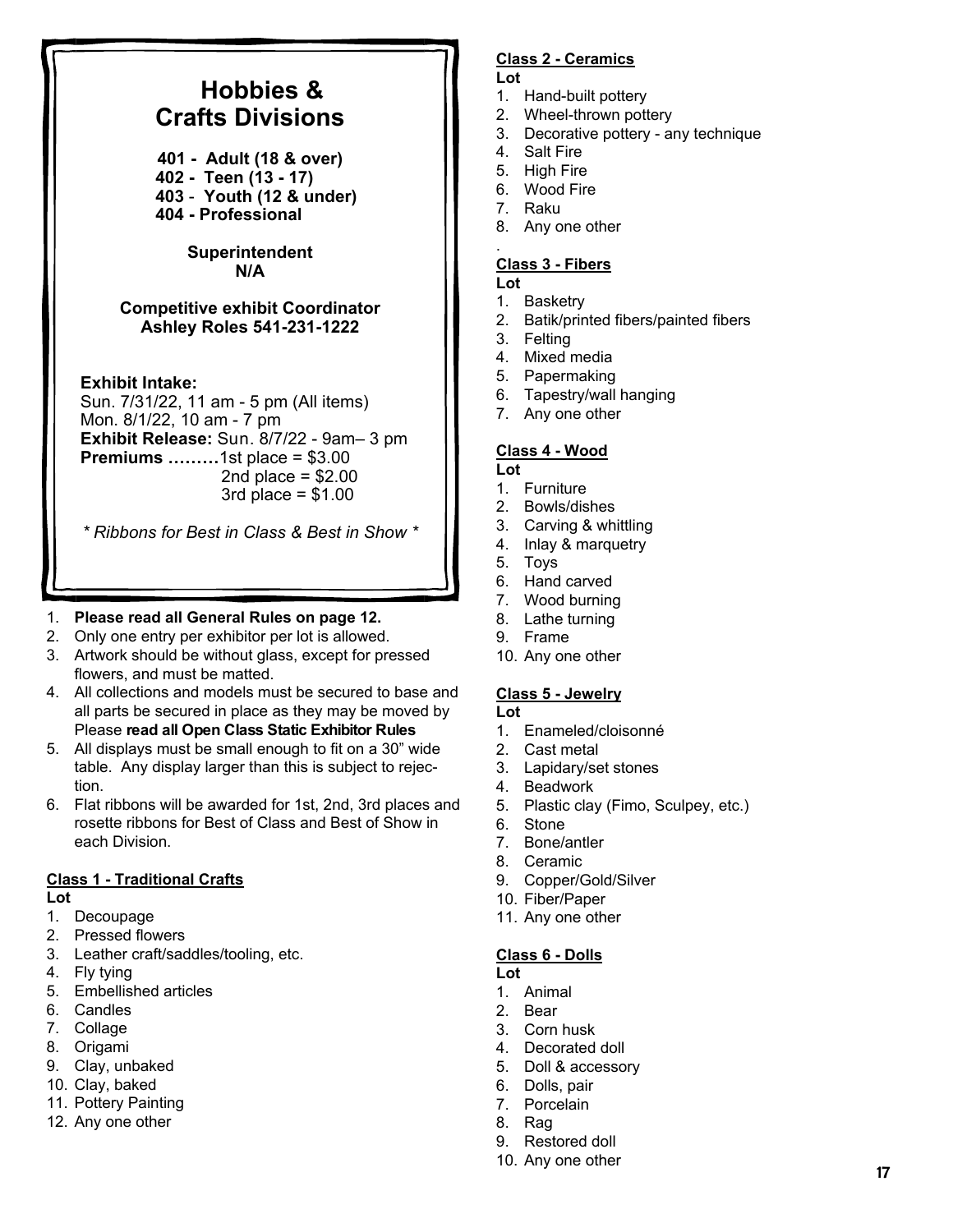# **Class 7 - Building Block Designs (maximum size 2' x 2' x 2') Must be secured to a strong base.**

#### **Lot**

- 1. Lego: kit design only vehicle (i.e. ship, car, truck)
- 2. Lego: original design vehicle (i.e. ship, car, truck)
- 3. K-NEX: kit design only vehicle (i.e. ship, car, truck)
- 4. K-NEX: original design vehicle (i.e. ship, car, truck)
- 5. Lego: kit design only structure (i.e. house, building, fronts)
- 6. Lego: original design structure (i.e. house, building, fronts)
- 7. K-NEX: kit design only structure (i.e. house, building, fronts)
- 8. K-NEX: original design structure (i.e. house, building, fronts)
- 9. Lego: kit design only space (i.e. spaceship, Star Wars)
- 10. Lego: original design space (i.e. spaceship, Star Wars)
- 11. K-NEX: kit design only space (i.e. spaceship, Star Wars)
- 12. K-NEX: original design space (i.e. spaceship, Star Wars
- 13. Lego: kit design only seasonal (i.e. pumpkin, Christmas)
- 14. Original Design
- 15. Any one other

## **Class 8 - Models & Replicas**

**Lot** 

- 1. Vintage cars or trucks
- 2. Modern cars or trucks
- 3. Hotrods
- 4. Recreational vehicles (ATV, motorcycle, 3-railers, etc.)
- 5. Planes & Boats
- 6. Any one other

## **Class 9 - Rubber Stamp Art**

**Lot** 

- 1. Embellishment
- 2. Unique design
- 3. Invitations & other cards
- 4. Fabric stamping
- 5. "Action" cards
- 6. Embossing
- 7. Collage/Mixed Media
- 8. Hand Carved stamp/image
- 9. Any one other

#### **Class 10 - Scrapbooks** (1-**2- page layouts ONLY**)

### **Lot**

- 1. Wedding
- 2. Baby
- 3. School memories
- 4. Travel/Vacation
- 5. Sports
- 6. Club/group (ex. Red Hat Society, etc.)
- 7. Friends/family
- 8. Birthday
- 9. Holidays
- 10. Graduation
- 11. Benton County/Oregon
- 12. Fair Theme, past and present
- 13. Genealogy
- 14. Black & White

#### 15. Any one other **Class 11 - Small Scrapbook Lot**

The whole book must be of one theme, have plastic page covers so that public can flip through and admire. Can be 5 -12 pages.

- 1. Wedding
- 2. Baby
- 3. School memories
- 4. Travel/Vacation
- 5. Sports
- 6. Club/group (ex. Red Hat Society, etc.)
- 7. Friends/Family
- 8. Birthday
- 9. Holidays
- 10. Graduation
- 11. Any one other
- 12. Digital

#### **Class 12 - Collections** (maximum 18" x 18")

All collections must be attached to a strong base. CARDBOARD BASES WILL NOT BE ACCEPTED Judging will include display creativity as well as subject matter.

- 1. Animal theme
- 2. Insects
- 3. Small toys
- 4. Foreign currency
- 5. Plants
- 6. Sports team
- 7. Hobby
- 8. Stamps, postage, etc.
- 9. Any one other

### **Class 13 - Holiday Novelties**

- **Lot**
- 1. Christmas
- 2. Easter
- 3. 4th of July
- 4. Halloween
- 5. Hanukah
- 6. New Year's
- 7. Solstice
- 8. St. Patrick's Day
- 9. Thanksgiving 10. Valentine's Day
- 11. Any one other
- 

#### **Class 14 - Wearable Art, purchased item, embellished Lot**

- 1. Decorated T-shirt (on a hanger)
- 2. Tie-dye
- 3. Hat
- 4. Shoes
- 5. Any one other